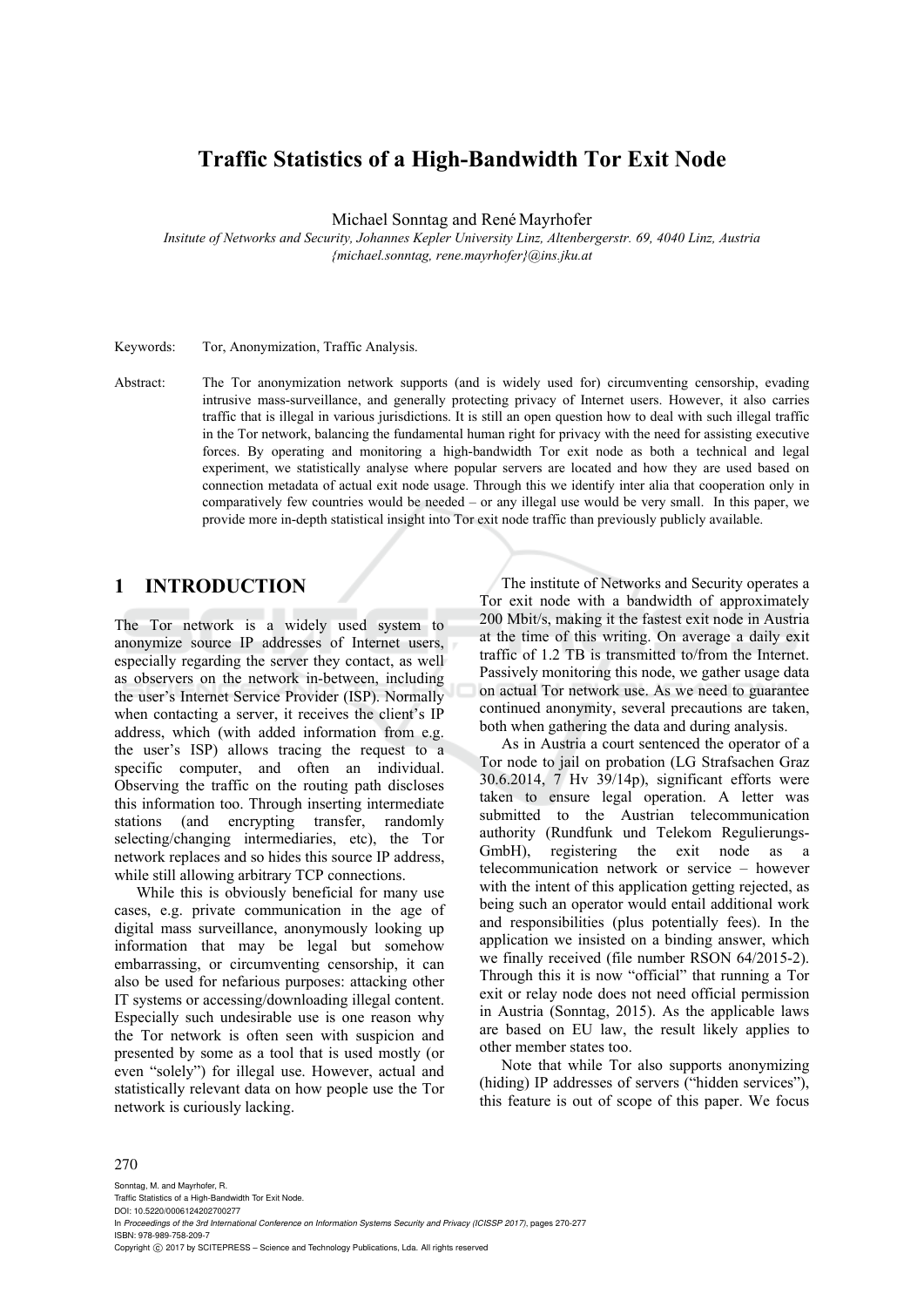on anonymized use of standard Internet servers via IPv4 (IPv6 traffic is subject to future analysis and currently not supported by our exit node).

Specifically we investigate these questions:

- How many countries must be "handled" to cover most data? I.e., should illegal traffic be discovered, in how many and which countries would police cooperation be necessary? As an exit node we can only provide data on attack targets (or servers with illegal content), but not their sources (or users of illegal content).
- How "concentrated" is Tor traffic to (perhaps only a few) enterprises (Autonomous Systems, AS)? I.e., would we need only a few contacts to notify about attacks, or too many to realistically handle? Note that large providers typically operate data centres in several countries.
- Would in-depth investigation of the traffic content be useful at all? If traffic is encrypted, then e.g. intrusion detection or prevention systems (IDS/IPS) for automatically handling "bad" (based on various definitions of good vs. bad) traffic tend to be useless.
- What kinds of services (based on port numbers) are people using? Are any of these known as being used by malware or are there any other hints towards illegal use?

We contribute a statistical analysis of network traffic data from our high-bandwidth Tor exit node and draw conclusions towards options for handling illegal traffic. However, this is a snapshot of one month of a single exit node, and the statistical distribution of future traffic may change at any time, potentially rendering some of this analysis obsolete. More and current data is available online (INS).

### **2 RELATED WORK**

A lot of research focuses hidden services, e.g. (asn), (Biryukov et al., 2014) or (Loesing et al., 2008). As we are only investigating exit traffic, i.e. communications to the public Internet, these are of less relevance here.

Akamai investigated HTTP (not HTTPS) attacks based on whether they were originating from known Tor exit nodes or other computers, finding that 1 in 380 Tor requests were malicious, while requests from other sources only had a probability of 1 in 11.500 (Akamai, 2015). However, DDoS attacks, consisting by definition of many connections, were excluded (limited Tor network bandwidth).

(Chaabane et al., 2010) focus more on the use of the BitTorrent protocol via Tor and employ deep packet inspection to identify specific kinds of traffic. As an additional limitation, for that study six exit nodes were used with only 100 Kbit/s bandwidth. In comparison we investigate a significantly faster node, obtaining a larger and more representative share of users (our exit node is located solely in one country, as in that study too).

And while (Loesing et al., 2010) investigated both incoming and outgoing traffic, they only provide statistics on outgoing traffic per port, ignoring the final destination, i.e. the target IP address. This makes perfect sense as they also investigated incoming traffic – gathering both together is a significant risk identified by them. We safeguard privacy by only analysing outgoing traffic, but include the target address.

(McCoy et al., 2008) also investigated both ends of Tor connections. Additionally they also used deep packet inspection on the first 20 bytes of content data. Regarding geographical locations, only those of clients and entry nodes were investigated.

(Ling et al., 2015) explored how malicious traffic can be detected through adding an IDS after a Tor exit node. They also identified that at least some illegal (or at least undesirable) traffic takes place. E.g. with 86 million flows they received 3.6 million alerts, however most of them seemed to concern P2P traffic (which is not necessarily illegal, and if it is, then mostly on the comparatively low level of copyright violations), namely 77%, leaving 820,000 alerts (a bit less than 1% of all flows, assuming each flow produces at most one alert).

(Jansen and Johnson, 2016) describe a distributed system of several nodes for collecting, aggregating, and tallying statistics from multiple Tor (both entry&exit) nodes simultaneously. They add "noise" to the collection, which is later removed in tallying to blind each node's contribution against potentially malicious other nodes. While useful for a large and open collection system (=malicious nodes must be expected), for a small/closed group it is less suitable.

In contrast, the present study assumes a generally benevolent operator of the Tor node(s) and aims to identify how illegal content transmitted via Tor could be combated: Which/how many countries or providers are involved? Would it be impossible to detect illegal traffic because of encryption? On which protocols would detection have to focus? These aspects seem not to have been investigated up to now, but are highly relevant in practice for legal operation of Tor exit nodes in European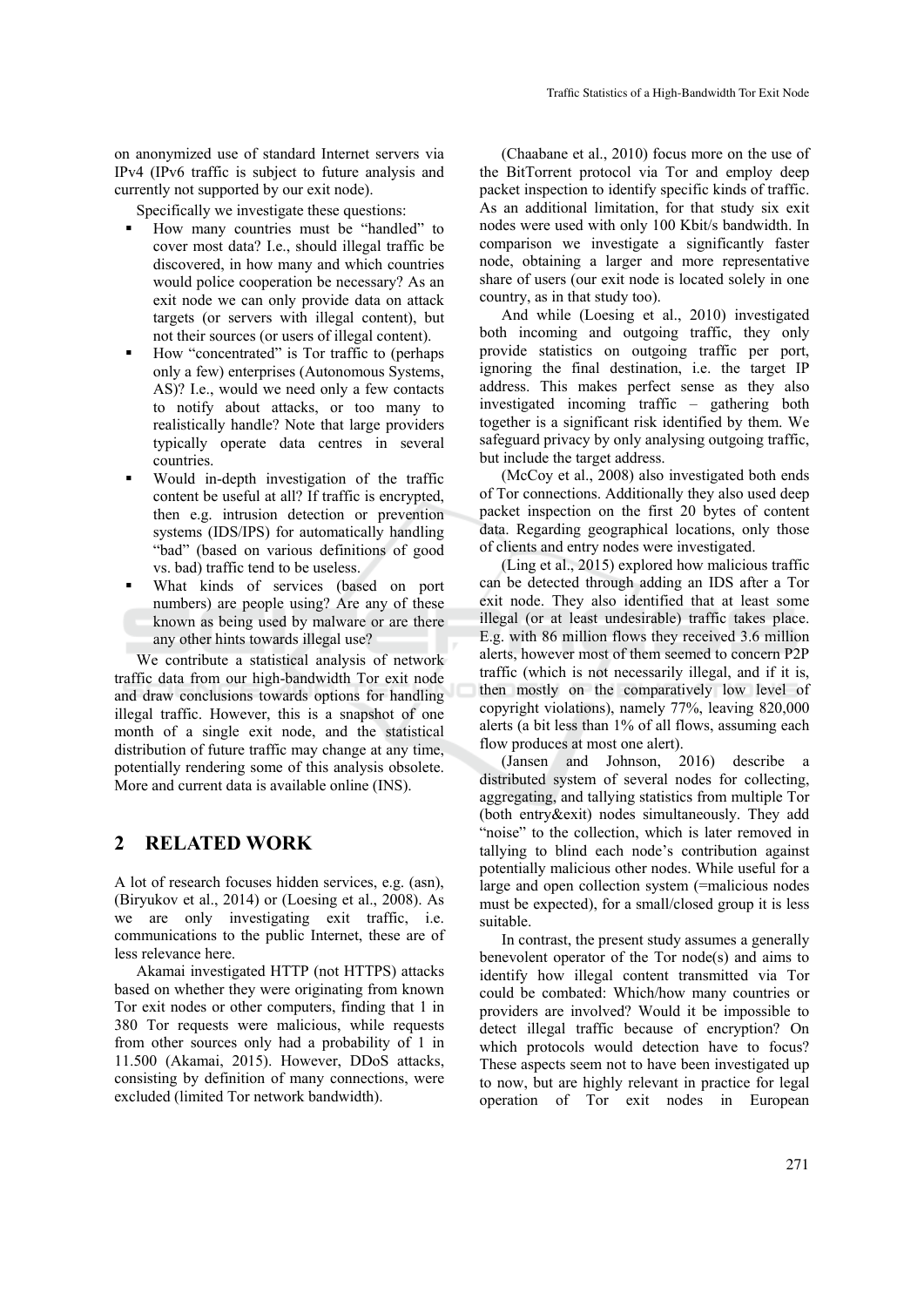jursidictions. Additionally, in most of the previous studies it remains unclear how relay traffic has been excluded – Tor exit nodes function simultaneously as relays (=middle nodes) as well. This traffic must be excluded in the investigation to avoid systematic bias. As a secondary contribution, we propose a method to do this without unduly interfering with the Tor protocol, significantly modifying the software, or e.g. relying on lists of Tor nodes.

# **3 DATA COLLECTION**

Data collection when investigating Tor nodes is problematic from several points of view: legal, ethical (Ailanthus, 2015), and technical (Soghoian, 2011). We decided to currently not analyse any kind of communication content, not even if extracted, classified, and anonymized immediately and automatically, but solely (header) metadata.

To prevent aiding deanonymization, only exit traffic is monitored. This was implemented by the Tor node relaying between two different interfaces and monitoring only the "outside" via duplicating this traffic on the switch. On a dedicated monitoring server flow data for this traffic is collected via (Pmacct project). As this server cannot ever see any input traffic (i.e. traffic from any middle to our exit node), strict in- and outside separation is enforced. So even should this system be breached, correlating in- to output remains impossible. Similarly, no content data is stored at all even briefly. As a design principle enforced by the implemented passive monitoring network architecture, no traffic (neither data nor metadata) is modified or manipulated in any way through the monitoring itself.

We collect only the following data: source IP and port, destination IP and port, TOS (see below), protocol, and date/time. These are aggregated to count number of flows, packets, and bytes for these tuples. One of the IP addresses is always the exit IP address of our Tor node, depending on whether it is an outgoing or incoming flow. As the other IP address might still be sensitive data, it is further anonymized by identifying the Autonomous System (AS) it belongs to as well as the country. To avoid passing any information to third parties, these lookups are performed locally through the free country and ASN databases by (MaxMind).

As our exit node provides high bandwidth (200 Mbit/s maximum, typ. 15 MByte/s average), the data collected is significant, even though only metadata. To ease handling, it is collected and stored in one-hour chunks. Compressed this produces on

average 45 MB per hour (uncompressed: 380 MB). Because of this approach we may lose some information on connections spanning exactly the brief export period, but we argue that this does not signif. change statistical results. Recording data in brief chunks aids privacy too, as after calculating the statistics the raw data can be deleted immediately.

While all such (anonymous) data is stored, we further restrict analysis during evaluation: Only the top 50 entries are considered (countries and AS) with the further restriction of a lower limit of 10 flows per entry, applying to each one-hour chunk. While this removes some details, we can still estimate the error introduced by comparing the sum of all traffic matching these criteria (e.g. the sum of all traffic bytes to/from the top 50 countries) with the total aggregated traffic (e.g. all bytes sent/ retrieved). Apart from the AS statistics (see below) this is a negligible quantity for our investigations. Therefore, e.g. not all countries appear in every one hour period (too little traffic and therefore not in the top 50/below 10 flows). This results in a slight underestimation of traffic per AS/country and an overestimate of the "other" category.

The data gathering process works as follows:

- 1. Collect data for one hour in a database
- 2. Dump the database to disk, then purge it
- 3. Aggregate data: Per country, per AS, per port, total sum of all traffic
- 4. Remove all entries from countries and AS with less than 10 flows
- 5. Sort countries/AS according to total bytes descending; remove all entries after place 50
- 6. Output list of top countries and AS, ports, and total values

Data collection is limited by our exit policy, as traffic that is not allowed cannot be encountered. E.g. like many exit nodes we prohibit connections to port 25 (SMTP) to discourage sending Spam, but we do allow a wide range of 77 ports.

Data was collected for this investigation during the whole April 2016. This took place on a separate IP range (to avoid repercussions on the "official" university IP range, but still using ACOnet, the Austrian university network, as upstream provider.

As we see all outgoing traffic, we still need to differentiate between actual exit and relay traffic. As relay traffic is always encrypted and directed to another Tor server, it must be excluded from our investigation. For this we modified the Tor source code to mark all exit (but not relay) packets by setting the TOS field to 0x28. In this way we can filter outgoing traffic to remove everything unmarked. But replies always arrive unmarked, so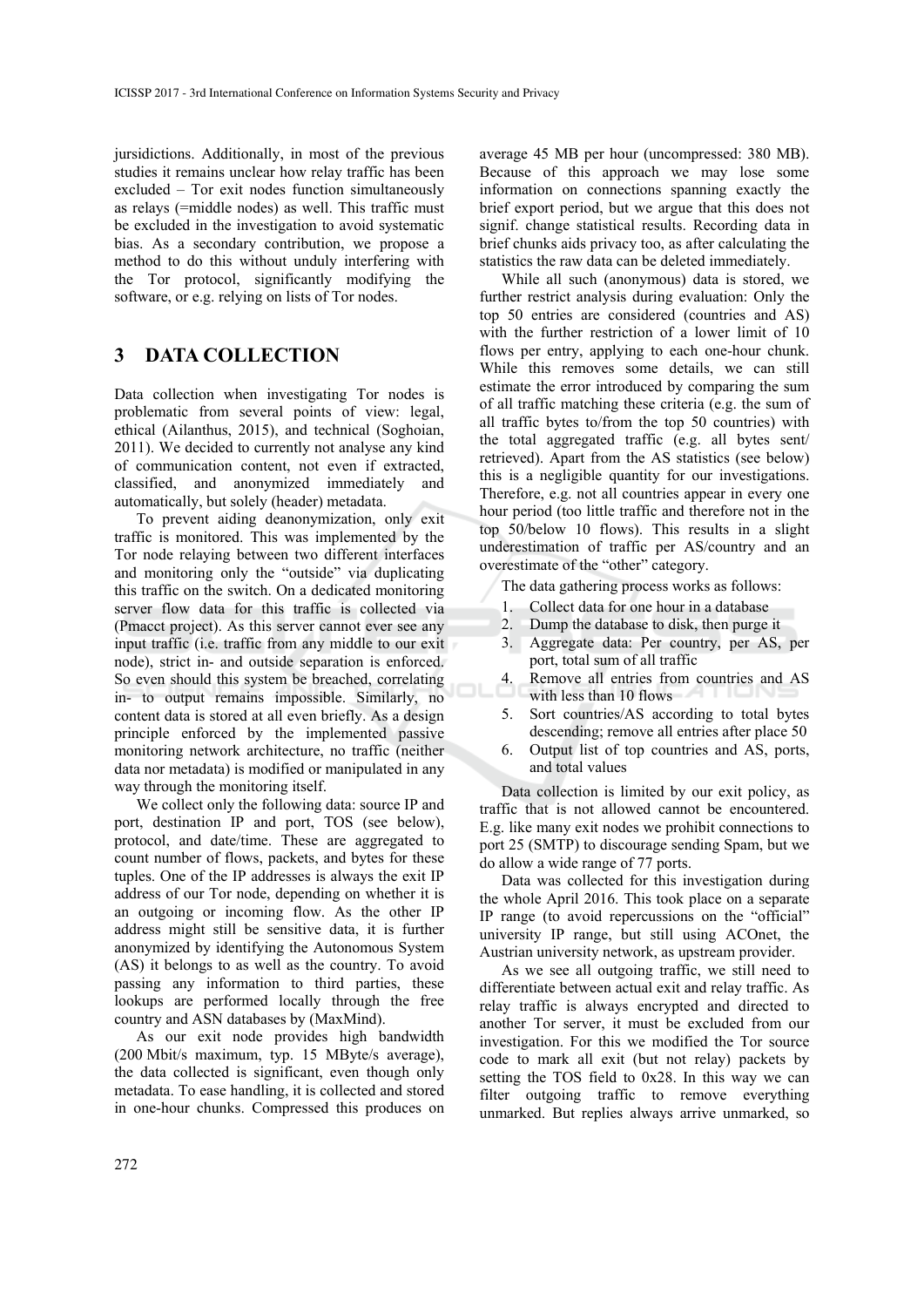incoming relay traffic would be included. Consequently, all traffic is stored and during evaluation unmarked traffic, as well as all its mirror traffic (source and destination reversed) is deleted. This process is the reason for recording the TOS field. Combined with the hourly recording period this produces a few artefacts for long connections starting in the previous hour (=flow with lacking TOS mark), but ending in the next (incoming reply flows no longer have a matching outgoing flow).

### **4 DATA ANALYSIS**

The first questions regarding traffic destination countries can be answered easily: almost all traffic is directed towards few countries. We further refined the results to group all EU member states, as e.g. mutual enforcement of judgements is typically simple and many legal rules are unified in the EU. The result is that 99% of all traffic (regarding bytes transferred) is directed towards 14 countries (or 28 EU plus 13 others, i.e. 41 countries); 99.74% are covered by 60 countries. The next  $(61<sup>st</sup>)$  country then amounts to a traffic volume of 123 MB per day only, which is very little on both an absolute and relative scale. The traffic distribution is shown in Table 1.

Mutual legal assistance exists with various non-EU countries as well, based on bi- or multilateral treaties. Whether these apply also to IT information and in what form data is disclosed upon request must be determined individually. The specific problem of the so-called international silver-platter doctrine (not

exactly, but an analogon: voluntarily sending data to a country which would not be entitled to request it; used e.g. by intelligence agencies) should be considered too: if data is gathered in one country, it might be disclosed to other countries, depending on national (esp. privacy), laws. Note that at the time of collection data is "anonymous" and only through combination with other data (e.g. collected independently by the recipient) for example traffic correlation might enable identification.

Therefore any illegal activities are either using only very little traffic (could still be many connections), or could be prosecuted in just a few countries. Note however, that these countries are not necessarily the countries of the illegal activity. If this about hosting criminal data like child pornography, it matches exactly. But attackers attempting to break into computers would be on the other side of the Tor network.

This approach has one notable shortcoming: On rank 8 (0.31% traffic share) lies country "A1", the special code of the GeoIP database for "Anonymous Proxy". So this is not really a single country but could be many countries lumped together.

As another result, the rest of the traffic is extremely widely distributed: the top 70 countries together achieve a traffic share of only 99.81%. So the next 39 countries after the table above account for 0.79%, with 0.19% still missing. These are countries that never made it into the top 50 list, as well as traffic towards countries that made it onto the list only occasionally (numbers on the lower end of the list are underestimated by our approach).

| Country             | Traffic<br>per day [GB] | Share of<br>traffic | Flows<br>per day | Share of<br>flows | Average traffic<br>per flow [KB] |
|---------------------|-------------------------|---------------------|------------------|-------------------|----------------------------------|
| EU (European Union) | 568.82                  | 48.86%              | 8,437,102        | 39.80%            | 69.0                             |
| US (USA)            | 449.56                  | 38.62%              | 8,385,531        | 39.56%            | 54.9                             |
| KR (Korea)          | 50.56                   | 4.34%               | 1,776,953        | 8.38%             | 29.1                             |
| RU (Russia)         | 46.77                   | 4.02%               | 1,141,645        | 5.39%             | 41.9                             |
| JP(Japan)           | 9.40                    | 0.81%               | 210,553          | $0.99\%$          | 45.7                             |
| CA (Canada)         | 7.08                    | 0.61%               | 234,800          | $1.11\%$          | 30.8                             |
| CN (China)          | 4.27                    | 0.37%               | 163,820          | $0.77\%$          | 26.7                             |
| A <sub>1</sub>      | 3.59                    | 0.31%               | 1,087            | 0.01%             | 3,380.0                          |
| VN (Vietnam)        | 3.17                    | 0.27%               | 54,459           | $0.26\%$          | 59.6                             |
| UA (Ukraine)        | 3.02                    | 0.26%               | 64,791           | 0.31%             | 47.7                             |
| HK (Hong Kong)      | 2.10                    | 0.18%               | 32,935           | 0.16%             | 65.3                             |
| CH (Switzerland)    | 1.76                    | 0.15%               | 34,485           | 0.16%             | 52.3                             |
| SG (Singapore)      | 1.35                    | 0.12%               | 44,457           | 0.21%             | 31.0                             |
| TW (Taiwan)         | 1.23                    | 0.11%               | 23,264           | $0.11\%$          | 54.1                             |
| Aggregated rest     | 11.45                   | 0.98%               | 590,500          | 2.79%             | 19.8                             |

Table 1: Traffic per destination country.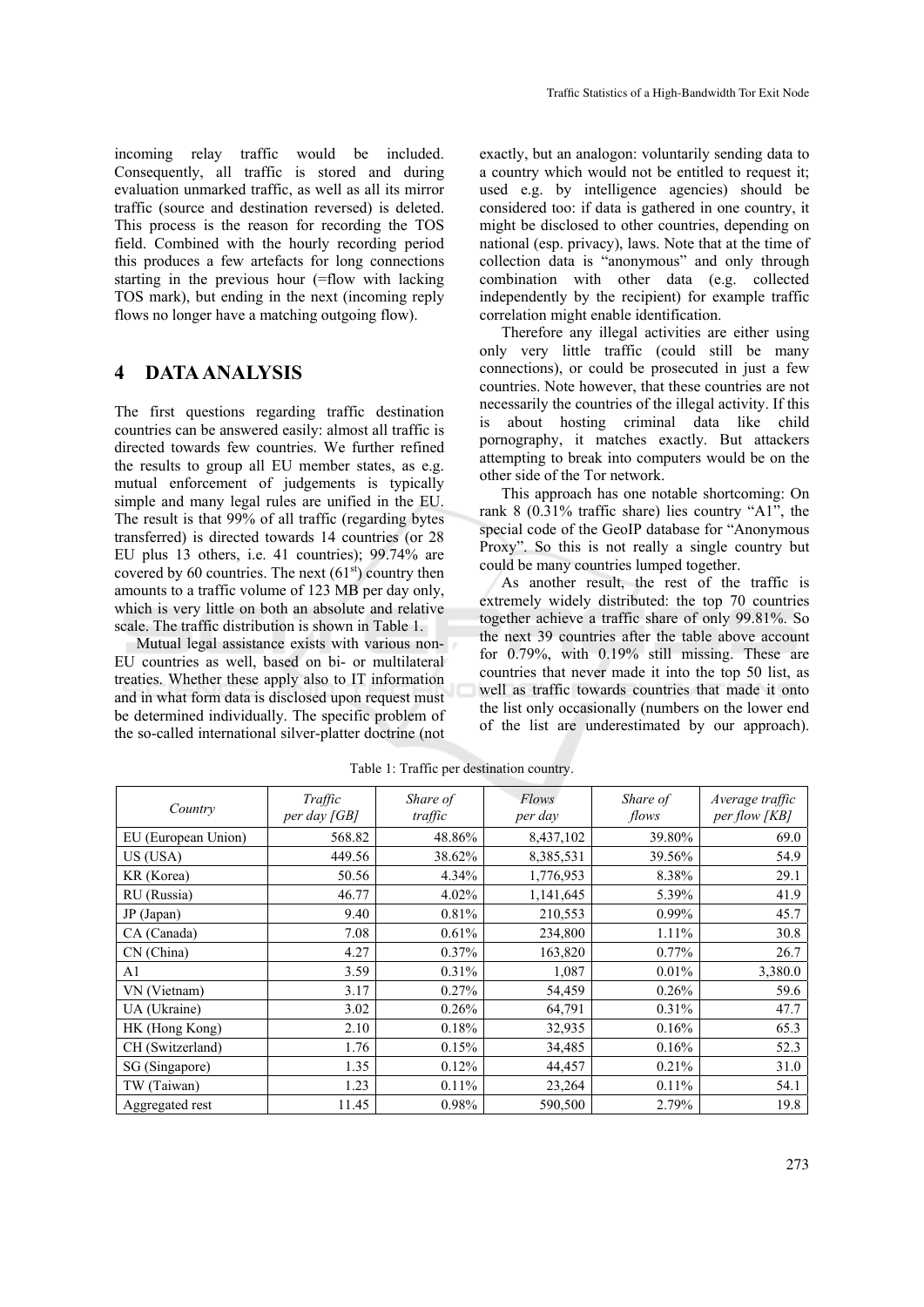

Figure 1: Average daily traffic per EU country in GB.

A similar but less extreme distribution occurs within the EU (see Figure 1): Almost 28% of all traffic is going to Netherlands, Austria, France, Italy, Germany, Romania, Germany, Ireland, and Great Britain. The Netherlands can be explained by several large hosting centers, and the Austrian share by the proximity to the exit node (e.g. there are Google servers within the Austrian university network, so appropriate traffic exiting our node is directed to them and not the "main" servers in the US).

When taking into account the number of flows per country, the EU has a slightly smaller share of the connections, but a larger amount of data transferred per flow. Exactly the reverse is true for Korea. However, really outstanding are the anonymous connections (country A1), which are comparatively huge (3.3 MB, so approx. 60 times the size of the average flow, which is roughly 56 kB large). Also interesting is the small size of the remaining traffic: While the table covers 99% of all bytes, it only accounts for 97.2% of all flows. Correspondingly, these flows are on average only 20kB large. From this follows, that connections to these countries are very small. Either these are "shorter" protocols (see SSH below), or these countries host smaller webpages (e.g. no videos) – as most traffic is webbrowsing. Why the latter should be true is unclear, so a more detailed investigation would be interesting.

Regarding AS the result is less clear, as traffic is spread over a significantly larger number. While 12 AS account for 50.2% of all traffic (see Table 2), the rest is enormously distributed. With the top 120 AS only 73.7% of cumulated traffic has been reached (compare this to countries: 60 countries sum up to 99.7% of all traffic volume).

One conclusion from these statistics is that almost all of the top AS are not (only) actual "service providers". For example, it is unlikely that all traffic to "Amazon.com, Inc." is directed towards the shop, but rather that a large part is "hosting" (e.g. cloud services) provided to third parties. The same applies to Google. This can be seen from other AS

on the list, which are merely providers of networks/hosting/ housing. This means that illegal traffic that might occur there is often not caused by their own business, but rather their customers. This could aid enforcement, as these providers are probably more willing to help the police if they are not directly affected. Compare this e.g. to Facebook, where all traffic is the responsibility of the social network site and any investigation would target the company directly. See also the legal situation in the EU: If hosting providers do not know about illegal content, they are not liable (see the E-Commerce directive 2001/31/EC Art 14). But as soon as they obtain knowledge, they must take immediate action. So to avoid liability, removing content or restricting customers is typically easy to achieve with such providers (e.g. Amazon; for them most individual customers are sufficiently unimportant to not care unduly about restricting or losing them). In contrast to this, Facebook always "knows" about the content of their network and cannot profit from this exemption.

Another, but more surprising, result is the huge disparity in the transfer sizes. Some AS show very large flows, i.e. a lot of traffic but few connections. For example Google has an average size of 94 kB/flow, while Voxility has 3.26 MB/flow (the maximum is AS "S29927" on place 70 with 36.5 MB/flow). It seems therefore that some companies specialize in hosting large files, while others provide for a more balanced set of customers. Note that this need not apply to the company as a whole, merely to that share of their traffic that is accessed via Tor.

There exists only a slight correlation between down-/upload ratio and size per flow, however (correlation coefficient 0.48). So if there is more down- than upload, then the probability of large transfers increases – or in reverse: large transfers are more likely to be down- than uploads, which makes sense for a mostly HTTP environment (see below).

To be able to inspect content for whatever reasons, e.g. to prevent malware (scanning for viruses, trojans, etc.) or detect other illegal content (like brute-force cracking attempts), the communication must take place unencrypted. Within the Tor network itself, all data is encrypted, so at or immediately after exit nodes is the only possible place for detecting such activities (apart from the end-user's client). In our system we assigned ports an (assumed) encryption status according to their protocol. Some ports are typically unencrypted (like 80 – HTTP; but see below), others always encrypted (like 443 – HTTPS), and some cannot be determined reliably without content inspection (e.g. 110 – POP3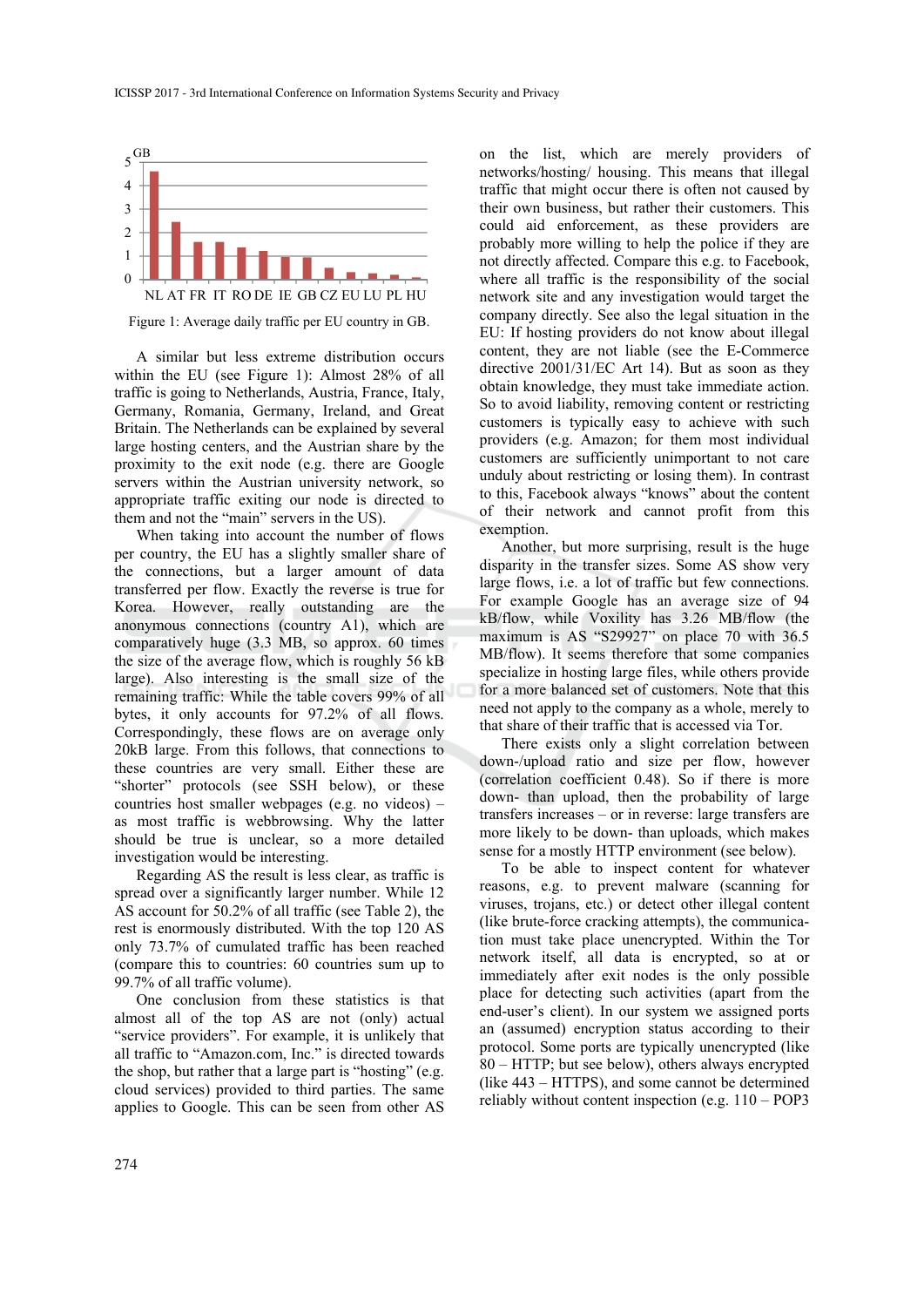| Autonomous System              | Traffic        | Share of | Flows      | Share of | Avg. traffic  |
|--------------------------------|----------------|----------|------------|----------|---------------|
|                                | per day $[GB]$ | traffic  | per day    | flows    | per flow [KB] |
| Google Inc.                    | 97.44          | 8.57%    | 10,859,990 | 5.12%    | 94.1          |
| <b>ACOnet Backbone</b>         | 80.78          | $7.11\%$ | 604,109    | 2.85%    | 140.2         |
| Limelight Networks, Inc.       | 54.68          | 4.81%    | 196,640    | $0.93\%$ | 291.6         |
| Highwinds Network Group, Inc.  | 49.05          | 4.31%    | 146,268    | 0.69%    | 351.6         |
| Amazon.com, Inc.               | 48.53          | 4.27%    | 1,263,938  | 5.96%    | 40.3          |
| Voxility S.R.L.                | 45.60          | $4.01\%$ | 14,326     | $0.07\%$ | 3,337.3       |
| Webzilla B.V.                  | 42.52          | 3.74%    | 298.343    | 1.41%    | 149.4         |
| <b>OVH SAS</b>                 | 38.63          | $3.40\%$ | 931,562    | 4.39%    | 43.5          |
| LeaseWeb Netherlands B.V.      | 37.06          | 3.26%    | 651,604    | $3.07\%$ | 59.6          |
| <b>Cogent Communications</b>   | 32.19          | 2.83%    | 7,5802     | $0.36\%$ | 445.2         |
| CloudFlare, Inc.               | 23.01          | $2.02\%$ | 606,039    | 2.86%    | 39.8          |
| Facebook, Inc.                 | 21.44          | 1.89%    | 727,917    | 3.43%    | 30.9          |
| Aggregated rest (all other AS) | 579.48         | 49.78%   | 14,593,842 | 68.85%   | 40.7          |

ECHNO

Table 2: Traffic per destination AS.

is typically unencrypted, but often STARTTLS is used to switch to encrypted data transfer inside).

Unfortunately, the results are only of limited use: While (presumably) unencrypted traffic accounts for 62.4%, encrypted traffic is 37.2% and unknown traffic merely 0.4%, practically all unencrypted traffic (61.9%) is targeting port 80. This leaves 0.5% of other unencrypted traffic. Although this seems little, it still amounts to 5.53 GB/day, so definitely a significant amount of unprotected data exists, regardless of the uncertainty of the actual content within HTTP. Table 3 summarizes the distribution.

| Kind of traffic           | Traffic per | Share of |
|---------------------------|-------------|----------|
|                           | $day$ [GB]  | traffic  |
| Port 80 (Unencrypted/     | 703.83      | 61.9%    |
| Encrypted Non-HTTP)       |             |          |
| Other unencrypted traffic | 5.40        | 0.47%    |
| Encrypted traffic         | 423.23      | 37.23%   |
| Unknown traffic           | 4.36        | 0.38%    |

Table 3: Traffic categorization.

As Tor is a proxy only on the transport layer (in contrast to the application layer) we do not know for certain whether port 80 is actually used for HTTP or for some completely different protocol (e.g. BitTorrent as other studies suggest, OpenVPN, or other encrypted protocols occasionally configured to use port 80 to work around limited firewall configurations). Additionally, while HTTP is always unencrypted, the payload within (e.g. an "upload" by POST request), may very well be encrypted. More detailed information regarding this traffic cannot be derived unless the actual content data would be inspected. Using regular expressions (detecting HTTP verbs) and calculating the entropy to estimate encryption status (would need to take HTTP headers into account to distinguish it from compression) would allow at least some privacy-preserving investigation and is subject to future work.

So while there is still a not insignificant share of unencrypted traffic, a large part is (based on port numbers) encrypted and presumably some part of the unknown traffic is as well. As encryption in the web is increasing, the potential for content inspection can be expected to diminish. This is a problem for law enforcement, but also prevents general malware scanning of exit traffic (e.g. traffic with known attack signatures. This is offset with the obvious gain in privacy and the prevention of modifications – which especially for HTTP traffic is an issue (introducing additional scripts to subvert anonymization or changing the page content).

With regards to used services, our analysis is based on metadata, specifically port numbers. While most traffic is port 80 and 443 (=Web, but see above), one additional port shows up: port 22 (SSH) with 2.88% of all flows, but merely 0.12% of all bytes. The statistics show that while there are many SSH connections, these are mostly very brief (2.4 KB/flow on average, which is a about the size of a connection try with an unsuccessful login); see also Figure 2. Corroboration for this is that "scanning", i.e. trying SSH connections to more or less random IP addresses or brute-force attacks on SSH passwords appear in the abuse reports we receive. Therefore, the exit node is probably also used for malicious exploration and intrusion traffic.

Another port standing out is 43, the WhoIs protocol. A significant number of requests regarding the existence and ownership of domain names take place via Tor. This must not be confused with DNS: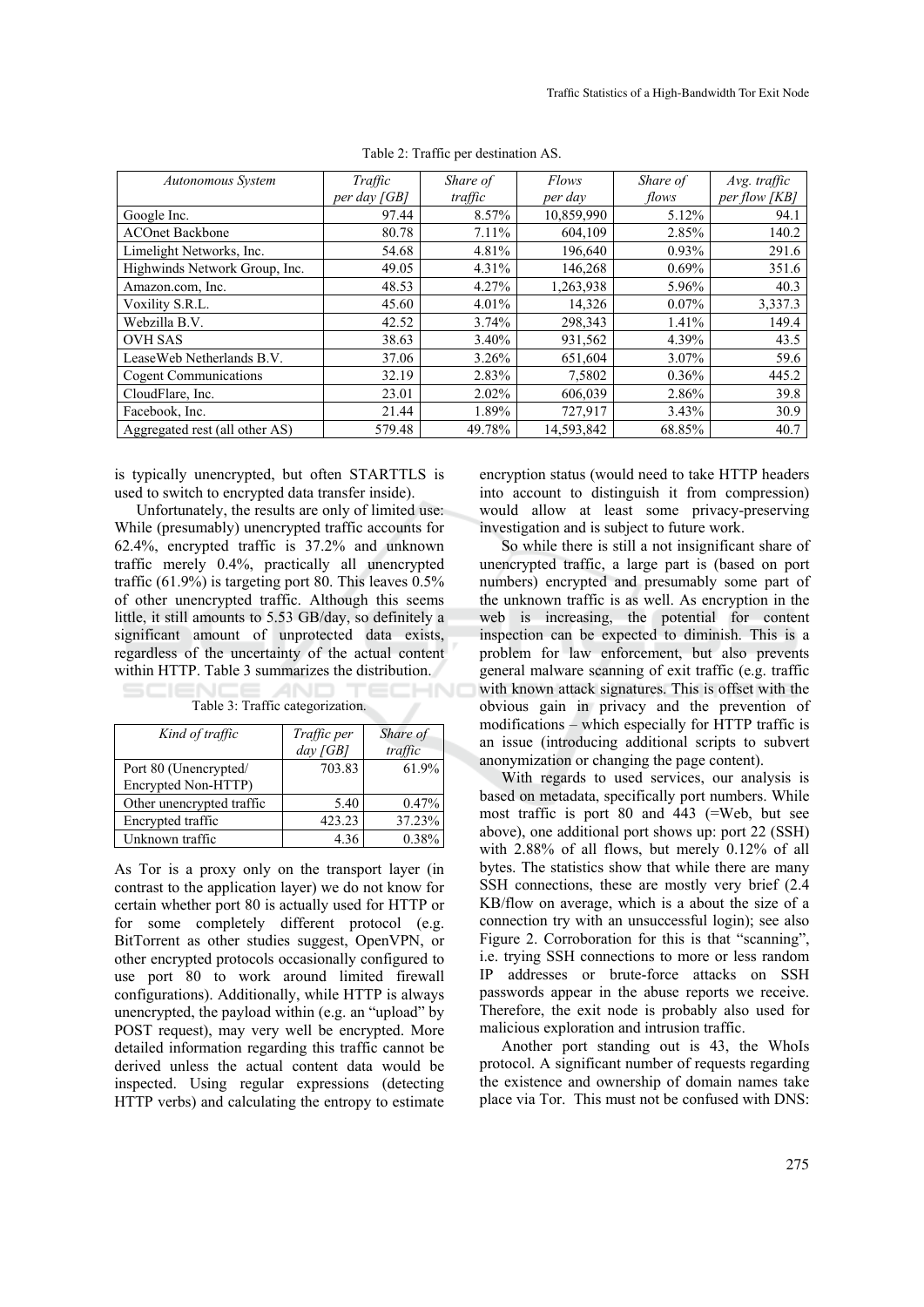retrieving IP information for domain names or vice versa. Reasons for this are currently unclear, but this might be used by malware to check for the existence of "random" domain names used for control servers in "fast-flux" networks or for gathering contact information, e.g. for later sending spam.



Figure 2: Traffic/flow per port in KB.

Another interesting detail is that the amount of data transferred per connection is varying strongly: at the upper end NNTP (port 563) connections start with approx. 2748 KB/flow, then comes port 8888 (HTTP/S, probably proxies) with 837 KB/flow. Then it drops down to about 442 KB/flow with an exponential decline down to port 5900 (VNC) with 0.9 KB/flow (but still 2500 connections/day; probably mostly just password scanning). Port 80, while covering the largest traffic share, is placed only number 18 in this ranking, with 47.6 KB/flow. Based on the size this looks like actual web traffic (Callahan et al., 2010; a study between 2006 and 2009: average GET transaction size increased from ca. 12 kB to 28 kB) than other tunnelled protocols, like BitTorrent, where individual pieces are often 64 kB or significantly larger. The full distribution is shown in Figure 2 (note that the value for port 563 – NNTP – has been cut and is 2.8 times as long as shown), which is sorted from top to bottom according to the total traffic amount.

Although HTTP(S) traffic is overwhelming concerning the data amount, especially "messaging" (both encrypted&unencrypted: POP, IMAP, NNTP, XMPP) as well as remote access technologies (SSH, Telnet, RDP) are also in significant use.



Figure 3: Down-/upload ratio per protocol.

Figure 3 shows the ratio between down- and upload data amount for these protocols (note the logarithmic scale) as a boxplot (minimum, first quarter, median, third quarter, and maximum) as they vary during the hours of one day. So while port 80 is in all hours on average downloads with the download being on average 25 times larger than the upload, SSH, port 9999, Telnet and XMPP are used for many uploads as well.

### **5 CONCLUSIONS**

A limitation of this investigation is that it is based on data from a single exit node in a single country, although with a large bandwidth. Aggregating data from several sources would be technically no problem, but could lead to privacy issues if one or more of the participating nodes were malicious.

Almost all traffic is directed towards few countries, but remaining traffic is widely distributed. For criminal investigations this means that any significant amount of illegal data transferred using Tor (e.g. copyright violations such as movie downloads) can be easily handled with connections to few countries, but if small data transfers are part of the activity (for instance a single high-value fraudulent E-Mail), practically any country might be involved.

Regarding Autonomous Systems the situation is less ideal, as traffic is more widely spread. However,